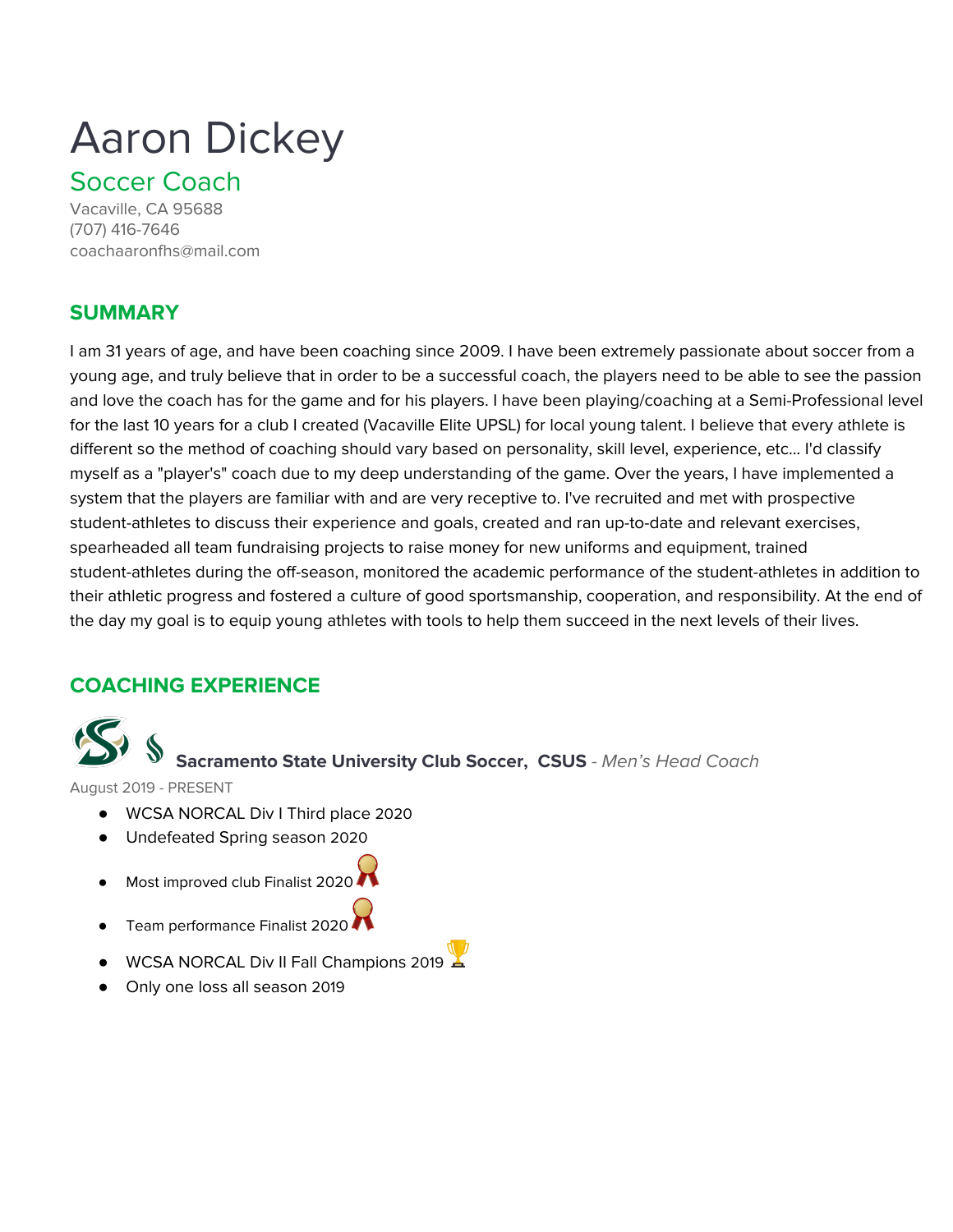

September 2018 - July 2019

● WCSA NORCAL II second place 2018



June 2010 - PRESENT

- Wild West conference UPSL
- Back to back 1st place titles, Norcal Premier College Summer League (LIGA NORCAL) 2012 & 2013

*●*

# **Vacaville Elite SC Youth Team -** Co-Head Coach

April 2018 - PRESENT

- Boy's u16 team 2018
- Boy's u19 Gold CALNORTH 2019

**Fairfield High School,** - Head Coach Boys Varsity and Junior Varsity

September 2016 - PRESENT

- Monticello Empire League "Co-Coach Of The Year" 2019
- FHS Sports Team Of The Year 2019

## **TAGUAR**

.Co **Willis Jepson Middle School,** - Head Boy's Coach 7th and 8th grade

January 2017 - PRESENT

- NSAL Undefeated league champions 2020
- NSAL Undefeated league champions 2019
- NSAL League champions 2017



**Vacaville Youth Soccer League -** Head Boy's coach Traveling Recreational Team(Volunteer)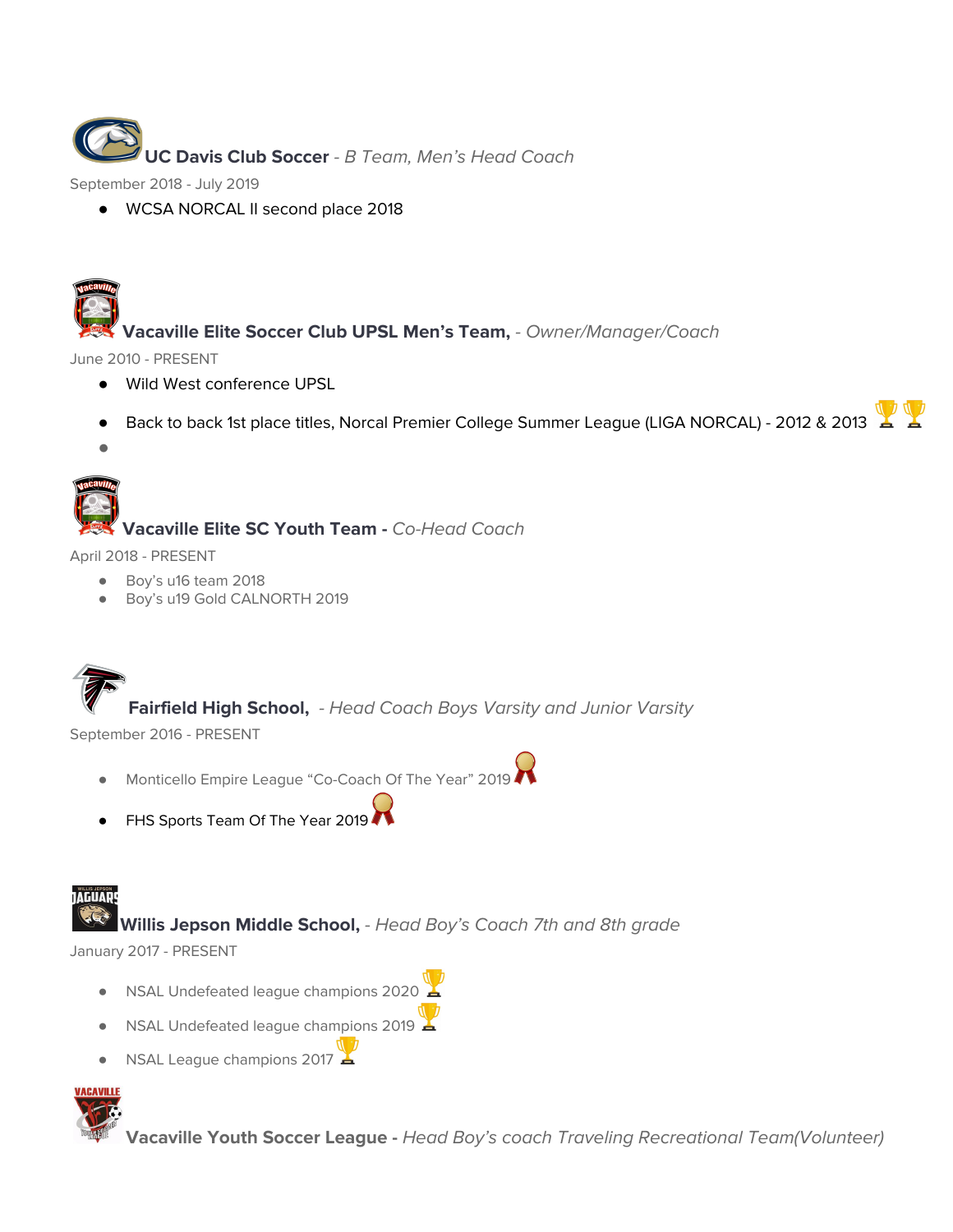#### April 2017 - September 2018

- CYSA DIV 3 u16 League Champions
- CYSA DIV 3 u19 Third place



**Vacaville High School,** - Head Coach Boys Varsity and Junior Varsity

June 2010 - August 2016

- Head Varsity and Junior Varsity coach September 2012 2016
- Head Junior Varsity coach September 2010 2016
- Monticello Empire League playoffs 2014 (1st time since 2007)



**Lil Kickers, -** Head Coach and Trainer

March 2016 - February 2017

- Head coach and trainer of the entire program. Ages 2 9 yrs.
- Learned curriculum based program
- Taught curriculum to new incoming coaches
- On field training of new coaches
- Oversaw all coaches.

## **PROFESSIONAL PLAYING EXPERIENCE**



**Vacaville Elite Soccer Club -** Men's UPSL Team

June 2010 - PRESENT

- Teams competed against MLS, USL , USL 2, UPSL, NPSL
- State Cup, versus Chivas USA (MLS) 2013
- Qualified for Lamar Hunt U.S Open Cup. Biggest tournament in America 2014
- Top 4 U-23 teams in all of California 2013
- Back to back 1st place titles, Norcal Premier College Summer League (LIGA NORCAL) 2012 & 2013
- Victory against 2012-2013 NPSL National runner-ups Oakland Ambassadors FC 2013